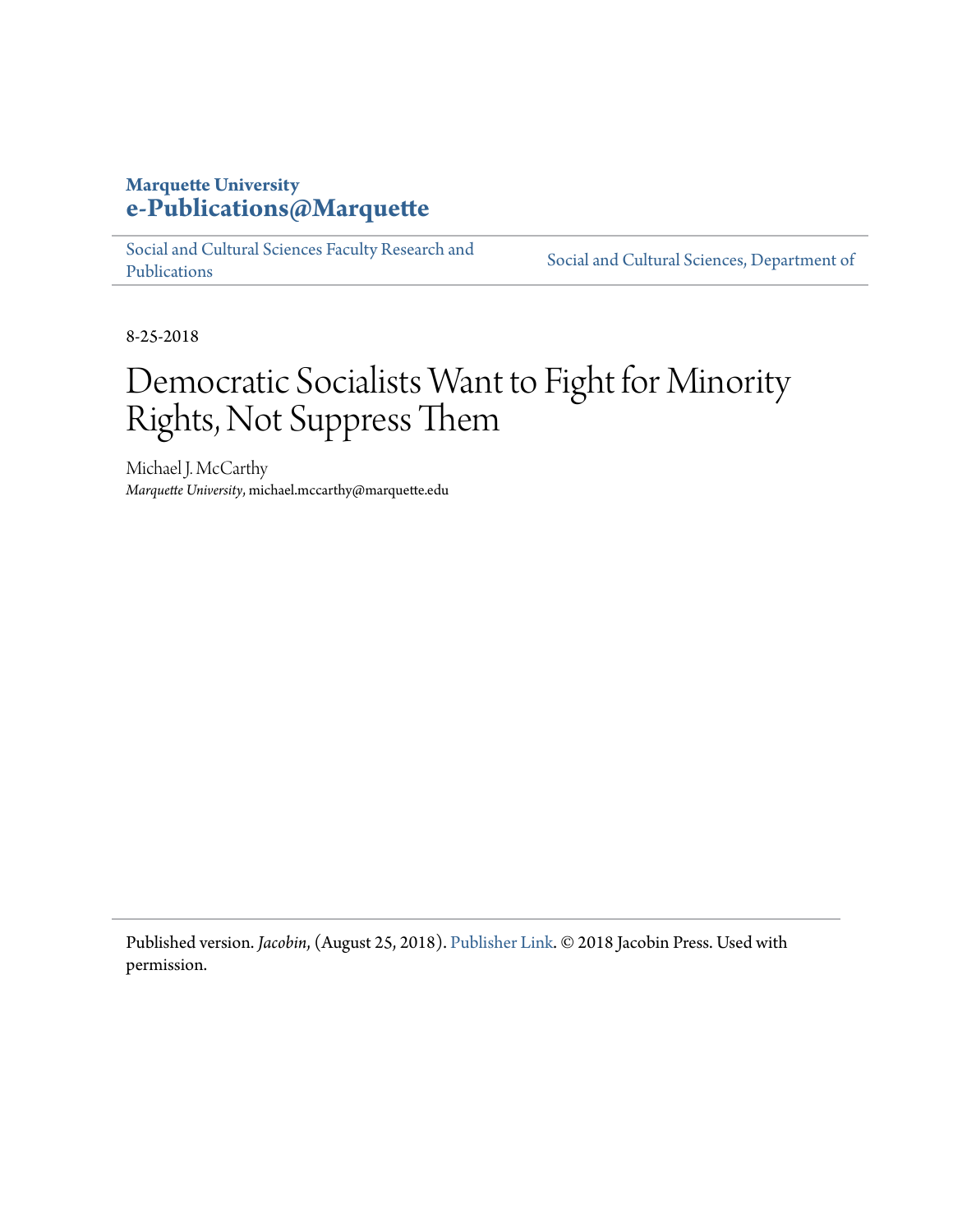**BY** 

### Democratic Socialists Want to Fight for Minority Rights, Not Suppress Them

### [SHAWN](https://www.jacobinmag.com/author/shawn-gude) GUDE / MICHAEL A. [MCCARTHY](https://www.jacobinmag.com/author/michael-a-mccarthy)

Defenders of capitalism say that socialism will squelch minority rights. But the only minority groups we seek to unseat are those who trample the rights of others.



The March on Washington forJobs and Freedom, 1963. Library of Congress

#### Our new issue, on war and militarism, is out now. Get a discounted [subscription](https://jacobinmag.com/subscribe/?code=WARISARACKET) today.

eremy Corbyn, the democratic socialist leader of Britain's Labour Party, sums up his political vision by saying Labour is "for the many, not the few." Bernie Sanders, the democratic socialist senator from Vermont, says he's fighting for a society that works for everyone, "not just the billionaire class."

These are potent slogans. They place democratic socialists on the side of a majority that lacks power and resources. And they identify a clear target: the small slice of the population that benefits from the undemocratic status quo.

But to hear some tell it, this is dangerous stuff.

J

 $\mathbf F$ 

The Atlantic's Conor Friedersdorf has been on an anti-socialist kick of late. His persistence is to be admired, if nothing else. After accusing democratic socialistsearlier this [month](https://www.theatlantic.com/politics/archive/2018/08/on-hunger-for-a-bold-socialism/566531/) of supporting Soviet despotism, Friedersdorf recently [cast](https://www.theatlantic.com/politics/archive/2018/08/a-risk-that-democratic-socialism-poses-to-all-minorities/566528/) democratic socialism as a danger to minorities.

According to Friedersdorf, democratic socialists "fail to grasp all that minorities would lose if democracy were radically less constrained by the political and economic system under which we currently live." In his view, nothing protects victims of bigotry better than free markets, where they can pursue their desires apart from the tyranny of democratic will.

So what are democratic socialists' views on minority rights? And should anyone but oligarchs feel threatened?

### Friedersdorf Against Democracy

riedersdorf's chief concern is with the goal of ["broadening](https://jacobinmag.com/2018/07/democratic-socialism-democracy-ocasio-cortez) out" democracy from the political to the economic and social spheres, a central part of the democratic-socialist vision.

Like other [libertarians](https://www.wiley.com/en-ru/Anarchy+State+and+Utopia-p-9780631197805), Friedersdorf believes that for democracy to be viable, it needs liberal capitalism. Property rights and capitalist markets act as a check on state power, safeguarding the interests of minority groups in society. If democracy is allowed to trample property rights, Friedersdorf argues, we will end up in one of two places: bureaucratic authoritarianism, as in the Soviet Union, or a "tyranny of the majority," where the mob rules at the expense of the few.

Instead of individual capitalists deciding what to produce in their endlessly varied, constantly competing private businesses, "without any democratic input from the rest of society," control over industry and decisions about what to produce would reside in state planning agencies. And imagine their decisions perfectly, if improbably, reflect the actual democratic will of workers, whether in the nation; or a state, like Ohio or Utah; or a metropolitan area, like Maricopa County or Oklahoma City.

Popular control is finally realized! So: How popular is Islam? How many Muslim prayer rugs would the democratic majority of workers vote to produce? How many Korans? How many head scarves? How much halal meat would be slaughtered? What share of construction materials would a majority of workers apportion to new mosques? . . .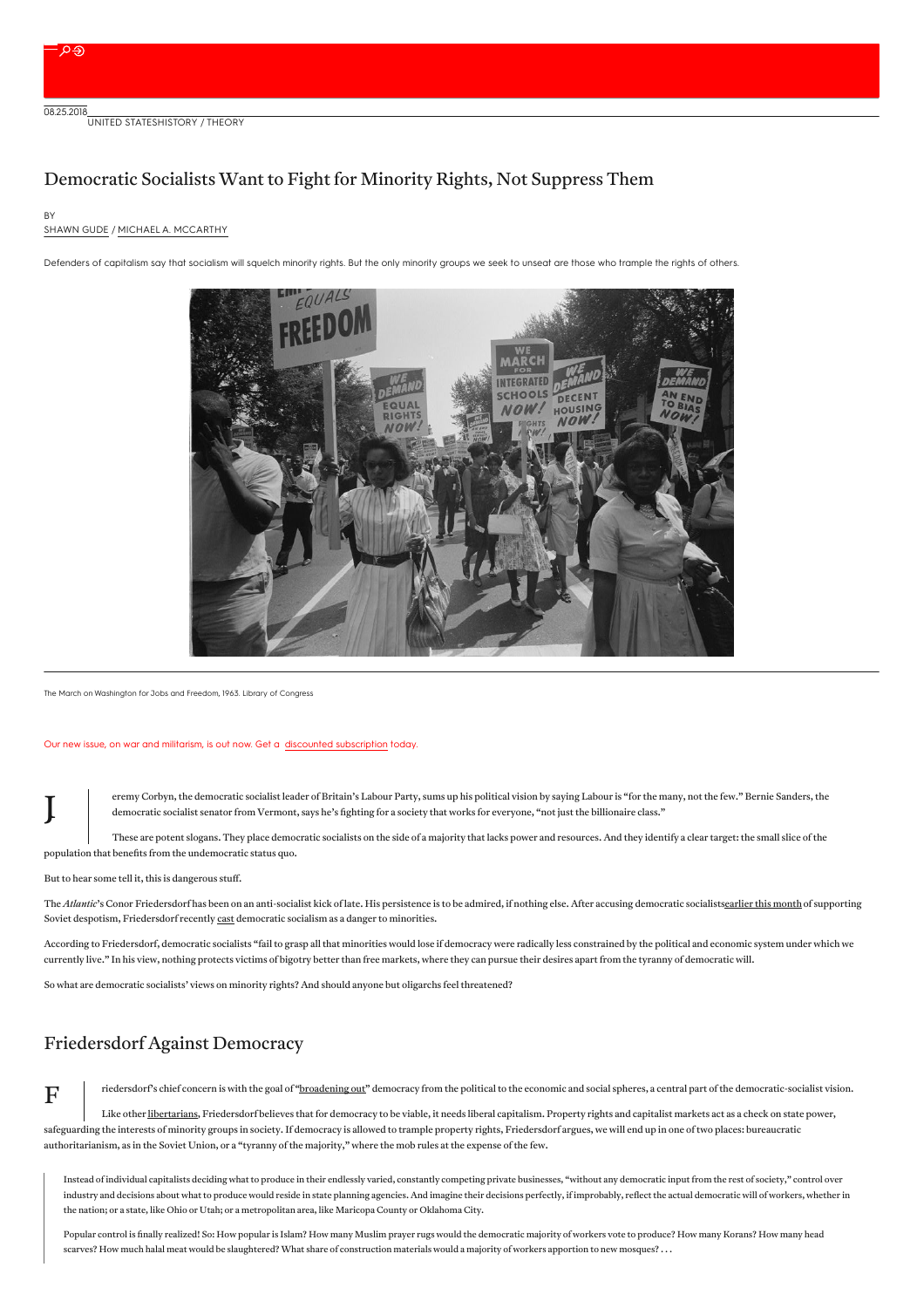So, young leftists: Would you prefer a socialist society in which birth control is available if, and only if, a majority of workers exercising their democratic control assents? Or would you prefer a society in which private businesses can produce birth control, per their preference, in part because individuals possess economic rights as producers and consumers, the preferences of a majority of people around them be damned?

Friedersdorf's opposition to tyranny is admirable. We don't like tyranny either. But if he is so concerned with freedom, why does he ignore the fact that most people*already* spend the majority of their lives subject to tyranny? How else could we describe the way large private firms are currently organized? When socialists call for worker co-ops and greater say on the job, we do so because capitalist workplaces squelch the rights of [individuals](https://www.jacobinmag.com/2017/06/private-government-interview-elizabeth-anderson).

And what of the economic rights of minorities? Minority groups have rarely won rights through markets or because some enlightened elite decreed it. Women's suffrage, union representation, civil rights legislation, gay marriage, Social Security — all were triumphs of movements from below that made demands for more democracy and rights. In other words, the very rights that Friedersdorf claims to be concerned with were victories of mass action, which Friedersdorf is terrified of.

What is more, many of the gains and rights that minority groups have won came as a result of a direct challenge to property rights — the abolition of slavery being the most obvious example. Friedersdorf explicitly defends the property rights over corporations that define modern liberal capitalism as democracy enabling. But he couldn't be more wrong.

### Property and Democracy

I

n the realm of property rights, a private-public tension exists in all democratic societies. Friedersdorf doesn't want the public much involved in the economy or private property rights. "Socialist faith in what more democracy would bring is so often a romantic fantasy," he writes.

But how involved is too involved? How much democracy is too much? Does he believe that private employers should be able to discriminate against people for being Muslim? Can a worker be fired by their boss for having a Koran or wearing a headscarf? Should a cake maker be allowed to refuse to sell confections to a gay couple? He claims his opposition to socialism is rooted in a concern for such minorities. Yet according to Friedersdorf's libertarian view of private property, businesses should be able to do whatever they want with things that are "theirs."

Defenders of free markets think they have a convincing answer to this problem. They say that even if capitalists should be free to allocate their resources in discriminatory ways, they probably won't because of market competition.

This view can be traced back to[Chicago](https://www.britannica.com/topic/Chicago-school-of-economics) school economist Gary Becker, who argued in his 1957 book *The Economics of [Discrimination](https://press.uchicago.edu/ucp/books/book/chicago/E/bo22415931.html)*that markets will punish racist companies because in the long term, the firms will suffer negative economic consequences. If companies discriminate, the argument goes, the discriminated group probably won't buy their goods and the labor pool available to them will shrink—both of which put the racist company at a competitive disadvantage relative to non-discriminatory firms. Free markets, therefore, should be the means to minority uplift.

But the opposite of what Becker predicted has occurred.

Since markets were increasingly released from democratic constraints (i.e. regulations) in the 1970s and 1980s and 1990s, racial inequalities along economic lineshave grown [significantly](https://michaelamccarthydotnet.files.wordpress.com/2012/08/silent-compulsions-capitalist-markets-and-race.pdf) in the United States. And over the same deregulatory period, the relevant [research](https://www.annualreviews.org/doi/pdf/10.1146/annurev.soc.33.040406.131740) shows that there has been persistent discrimination in employment, housing, credit markets, and consumer interactions with sellers.

Free markets deepen the inequalities that are often tied to minority status by giving employers and service providers free rein to discriminate and charge higher prices and rents.

So given that capitalist markets don't solve the key social problems confronting oppressed minority groups, what range of issues should be subject to collective decision-making and which should be left to private choices? There is no easy answer to this question.

That Friedersdorf offers us up a simple model of the world where there is democracy in the state but free markets and private property in the economy is naive. It is false on its own terms. It is as unimaginable for the state to be uninvolved in the economy as it is for business to be uninvolved in the state.

Here's what democratic socialists think: in the realm of property, we [simply](https://www.jacobinmag.com/2016/04/tax-the-rich-capitalism-marx-socialism) don't believe that the ownership of society's [productive](https://books.google.com/books/about/Self_Ownership_Freedom_and_Equality.html?id=oeUQjOLNY-wC&printsec=frontcover&source=kp_read_button#v=onepage&q&f=false) assets should enrich the wealthy few rather than the many.

The disproportionate share of control over society's resources and the wealth those resources produce run counter to an ethics that values individual autonomy and freedom. The values that Friedersdorf is most keen to defend are the same ones that capitalism undermines.

### Democracy and Majority Rule

A

nother related oversight, as othershave [pointed](https://www.currentaffairs.org/2018/08/stray-thoughts-ben-shapiro-bad-arguments-in-the-atlantic) out, is Friedersdorf's conflation of majority rule with [democracy](http://www.carlbeijer.com/2018/08/conor-friedersdorf-cant-make-up-his.html).

Democratic socialists understand democracy as a social relationship that places people on equal footing and ensures that they have the capacity to shape the decisions that affect their lives. "The democratic egalitarian principle of political justice," Erik Olin Wright [explains](https://www.ssc.wisc.edu/~wright/Published writing/UtopiasCh2.pdf), "is that all people should have equal access to the powers needed to make choices over their own lives and to participate in collective choices that affect them because of the society in which they live."

This requires rights (freedom of speech, freedom of assembly, etc.), economic means (so the ability to participate is more than merely formal), and the chance for people to have a say in decisions of real import (not just who ends up in elected office). ["Democracy](https://jacobinmag.com/2018/07/democratic-socialism-democracy-ocasio-cortez) is on the march" when relationships of domination are undone and people are able to author their individual and collective destinies, free from the chains of subordination.

Friedersdorf's definition is more limited, which leads to some head-scratching statements.

For instance, he notes that a healthy majority of Americans still retain "a great deal" or "quite a lot" of confidence in law enforcement, even after the rise of Black Lives Matter. Because the movement hasn't convinced more Americans to view police officers skeptically, Friedersdorf sees this as a case where democracy needs to be hemmed in—otherwise the state will be free to brutalize with impunity. "In the United States," he writes, "*antidemocratic* protections in the Constitution and*antidemocratic* methods like lawsuits and consent decrees are vital tools that diminish the ability of law-enforcement officers to abuse people."

This is a curious argument. It's true that on some level minority groups have to persuade or cajole the majority into accepting their enfranchisement. But it's quite a leap to then say that that majority has a greater claim to the term "democratic" than those fighting for its rudiments — that movements struggling against unaccountable power aren't the true carriers of democracy.

In May 1961, a majority of Americans told [Gallup](https://www.washingtonpost.com/news/the-fix/wp/2016/04/19/black-lives-matters-and-americas-long-history-of-resisting-civil-rights-protesters/) that they opposed the actions of the Freedom Riders. Two years later, on the eve of the now-universally celebrated March on Washington, 60 percent of respondents said they held an unfavorable opinion of the proposed rally. A month after the Civil Rights Act went into effect, barely a majority [supported](https://ropercenter.cornell.edu/public-opinion-on-civil-rights-reflections-on-the-civil-rights-act-of-1964/) the law.

Were William F. Buckley and Bull Connor on the side of democracy because they could summon local and sometimes national majorities for the segregationist cause? Were the participants of the Civil Rights Movement wrong in thinking that African Americans' incorporation into the American polity would advance democracy?

Just asking the questions reveals their inanity. The entire black freedom struggle has been a struggle to make American democracy more than a farce. Yet Friedersdorf somehow confuses these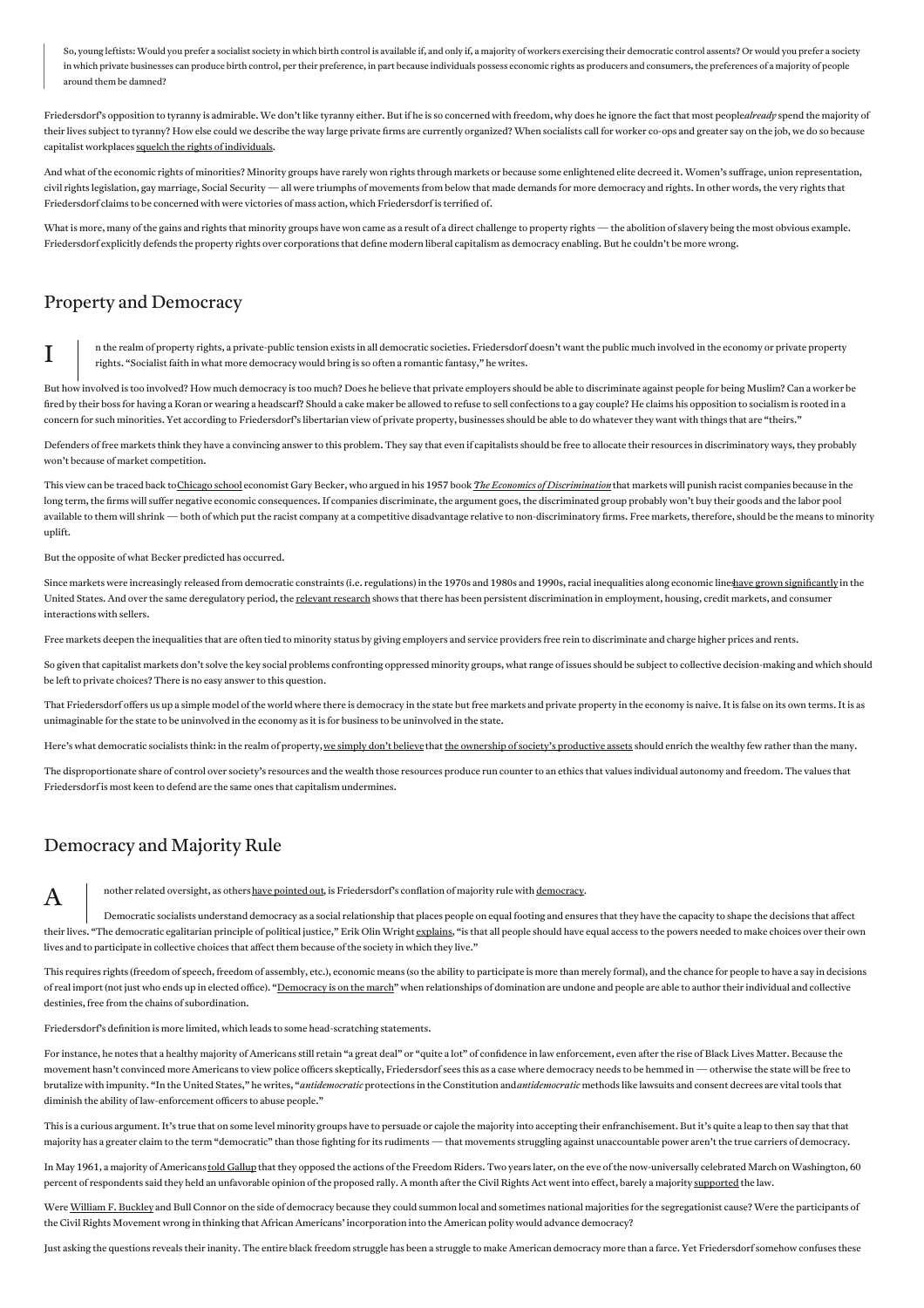movements' victories—basic protections for African Americans—with the dilution of democracy.

Black socialists have long framed their fight invery different terms. In his account of Reconstruction, W. E. B. Du Boi[scalled](https://books.google.com/books/about/Black_Reconstruction_in_America_1860_188.html?id=Nt5mglDCNHEC) the organized push to break the bonds of slavery "the abolition democracy" and subtitled his book "An Essay Toward a History of the Part Which Black Folk Played in the Attempt to Reconstruct Democracy in America." After being charged with breaking a Jim Crow bus law in the 1940s, Bayard Rustin [argued](https://books.google.com/books/about/Bayard_Rustin.html?id=9ix2AAAAMAAJ) that "America cannot maintain its leadership in the struggle for world democracy as long as the conditions exist which caused our arrest and conviction." Ella Baker's biographer described her decades of civil rights work as a testament to her "radical [democratic](https://www.uncpress.org/book/9780807856161/ella-baker-and-the-black-freedom-movement/) vision."

According to Friedersdorf, there's a "disconnect between the*theory* of democratic socialists and how democracy actually works." But it seems socialists just have a better grasp of the nuances of democratic politics and the history of bottom-up struggles for minority rights.

Democratic socialism requires protected rights. We believe that individual rights are intrinsic to democracy itself. Without freedom ofassembly, freedom to communicate and express one's own opinions, freedom to form associations and groups, we would not have a democracy. Such rights have to be safeguarded regardless of the majority view. The issue is that these freedoms are far too curtailed, [particularly](https://www.jacobinmag.com/2018/01/freedom-from-the-boss) in the economic sphere.

Workers are not free to vocalize their own opinions at work, they are not free to forms of union representation, they are not, in many ways, even free to have autonomy over their own bodies—as the case of workers being barred from taking restroom breaks so obviously shows.

Friedersdorf worries about the production of hair products for African Americans under democratic socialism. Yet som[eworkplaces](https://www.theatlantic.com/business/archive/2016/11/no-dreadlocks-allowed/506270/) today actively ban dreadlocks. And to the extent that they don't, we largely have anti-discrimination laws—a product of the Civil Rights Movement—to thank.

### Capitalism and Individual Rights

#### **X** hat should and shouldn't be a protected personal right?

[Democratic](https://www.jacobinmag.com/2018/08/democratic-socialism-social-democracy-nordic-countries) socialists believe that one's individual rights should not encroach on the rights and autonomy of others. That's why we find capitalism so objectionable—the propertyless-ness of workers forces them to [submit](https://jacobinmag.com/2018/07/right-to-strike-freedom-civil-liberties-oppression) to the directives of those who own productive assets and yield a portion of what they produce to those owners. The private ownership of society's main productive assets (i.e. capitalist firms), which Friedersdorf cheerfully lauds as the great problem solver in the distribution of goods, impinges upon the very minority rights that appear to have motivated his response in the first place.

And this isn't just true in the realm of production. If minority and oppressed groups face exploitation as workers, they also struggle to get their needs and wants met as consumers.

Consider how goods are allocated in capitalist markets. Capitalist firms do not produce and distribute goods as a response to either needs or demands. Capitalism isn't just one big supply and demand curve. Instead firms produce and distribute goods on the basis of people's demands and their *ability to pay* for them.

There is certainly a demand for new medicines to treat Ebola [outbreaks](https://www.jacobinmag.com/2014/08/the-political-economy-of-ebola/), but Ebola is an unprofitable disease — so medical companies don't allocate much research and development money toward it. Much like those that have contracted malaria, this demand is not effective in capitalist markets, because many of those who have it lack the ability to pay. It is a poor people's ailment.

So when Friedersdorf writes that "the mere existence of buyers reliably gives rise to suppliers," he is ignoring reality: many minorities under capitalism arealready unable to get the things they want and need to live. Working-class and poor people struggle to pay for food, medical bills, and retirement. Do homeless people lack shelter because they prefer sleeping in the cold? The same minorities that he thinks capitalism helps are the ones that often lack effective demand to get their needs met, because of the deep inequalities and poverty that capitalism generates.

In challenging the private power of individuals to control how we allocate goods—for profit rather than need—democratic socialists argue that we should*extend* minority rights, not further curtail them. For example, we see [health](https://www.jacobinmag.com/2018/07/medicare-for-all-mercatus-center-report) care as a democratic right, regardless if one has the ability to pay. Because of huge resource inequalities that persist in our society, even the pure libertarian fantasy market that Friedersdorf seems to be working off of allows capitalists to discriminate against minorities — even if under the seemingly neutral justification that "they can't afford our health care plan."

### The Meaning of Minorities

T oday, because a minority of our population has an effective demand for yachts, mansions, and personal jets, they get those wants met. Should they? According to Friedersdorf, the answer is yes — the mere existence of their [extravagant](https://www.jacobinmag.com/2015/06/rich-kids-of-instagram-berger-ways-of-seeing/) demands gave rise to personal jet suppliers.

But his argument rests on a false equivalency that he never seems to acknowledge. Simply put, the right to access halal meat and birth control is not the same as the "right" to eat caviar and drink champagne. Not all minority groups are equal. Capitalists and Wall Street financiers that own the productive assets of society make up a very small minority group. Their rights as a minority group to societies' wealth shouldn't be protected, because protecting those rights means the systematic trampling of the rights of others.

This is an unjust advantage that is dependent on the lack of democracy in the economic sphere. The purpose of democratic socialism is to move toward a fairer social arrangement. AsAlbert Einstein put it in 1949, "the real purpose of socialism is precisely to overcome and advance beyond the predatory phase of human [development."](https://monthlyreview.org/2009/05/01/why-socialism/)

Democratic socialism would not curtail the*political rights* of the rich as individuals. But it would democratize their private control over the allocation of resources and end their "right" to eat caviar and champagne at every meal.

In subjecting decisions about the production and allocation of resources to a democratic polity in which people have equal capacity to participate and flourish, democratic socialism would be *extending* the rights of the individual, not curtailing them. More people would have rights and say over the products of their work and the things they consume and have access to. Birth control should be distributed on the basis of need, not on the ability to pay.

It's somewhat ironic, in fact, when Friedersdorf cites Friedrich Hayek saying, "If we face a monopolist we are at his absolute mercy." He could easily be describing the conditions that most workers and consumers face in a capitalist society.

Though Friedersdorf speaks of maintaining access to prayer rugs, halal food, sex toys, and birth control, what he is concerned with above all else are the property rights of capitalists. Personal property does not equal control over societies' productive assets; halal is not the means of production.

Already, all production is planned—it's just that today, it'splanned on the basis of [profitability](https://jacobinmag.com/2016/11/finance-banks-capitalism-markets-socialism-planning). One can imagine scenarios in which production would reflect*actual demand*, not just *eective* demand. And that's exactly what democratic socialists have in mind. In any alternative worth the democratic socialist name, those who wanted halal would have it—but they would also have a warm place to sleep.

### Fighting for Democracy—and Minority Rights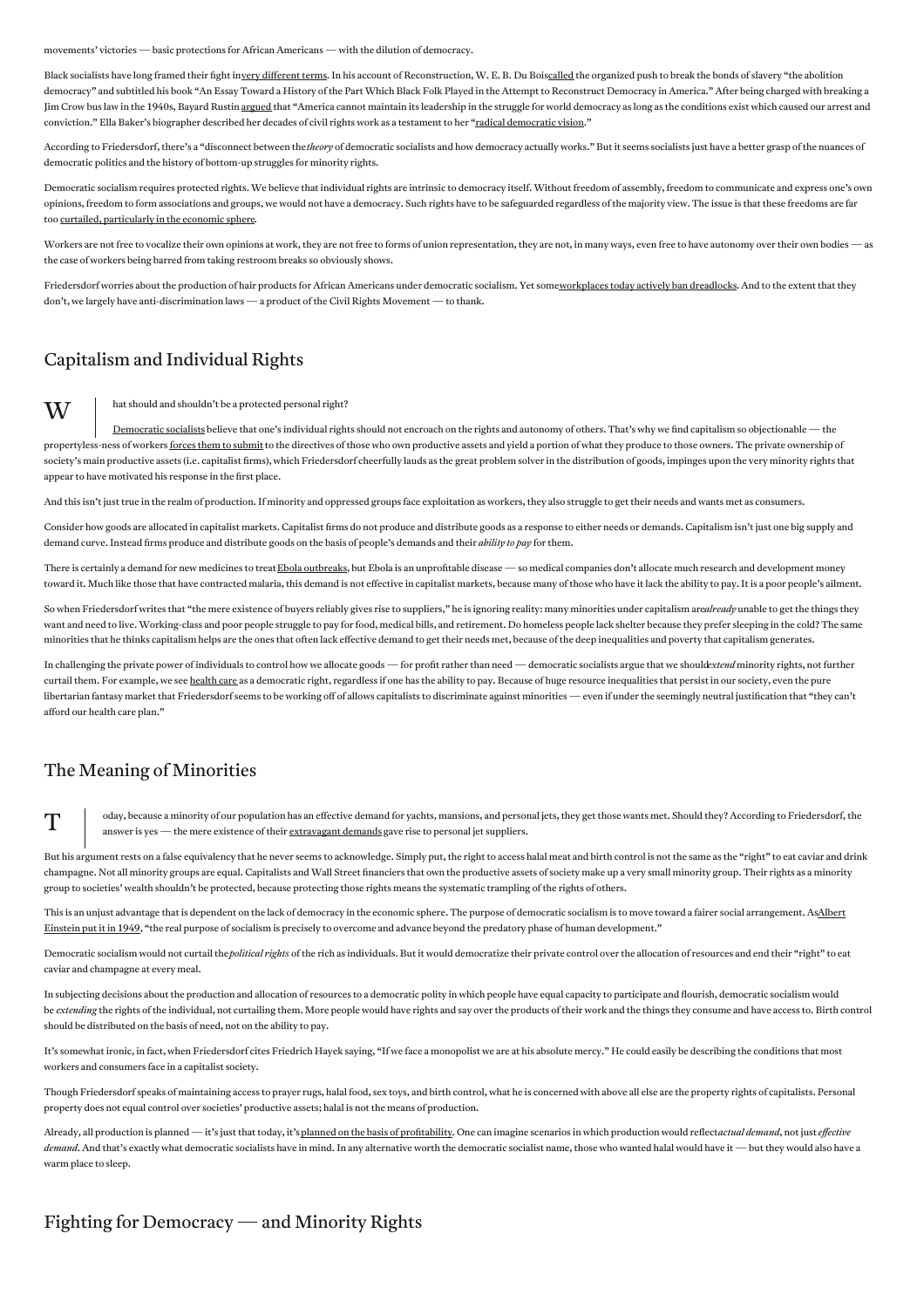riedersdorf appears to have jumped into a libertarian wonderworld and never found his way out. He imagines various islands of competing power, one balanced off the other, fending off consolidation. He doesn't think to peer inside those islands to see how they're [organized](https://www.jacobinmag.com/2013/02/wage-slavery-and-republican-liberty/).

The patriarchal husband, for instance, might be seen as a countervailing force to the state — but his power isn't rooted in democratic principles. Democratic socialists prescribe state action to undermine such arrangements. In this case, guaranteeing housing, education, and health care as rights — all of which impinge on capitalists' profitability — help women flee abusive relationships.

The difference between our views, then, is not that Friedersdorf recognizes individual rights and democratic socialists trample on them. The difference lies in what we think should be subject to democratic processes.

Democratic socialists want to subject the private allocation of goods and services for personal profit to political constraints precisely because we don't think it best matches products with demands, even for minority groups. Not only will people have more control over their own lives under democratic socialism, they will also be better off.

In the meantime, it is democratic socialists who are on the front lines of the struggle for minority rights — opposingpolice [violence](https://www.jacobinmag.com/2017/10/police-reform-prisons-racism-vitale) and draconian immigration [enforcement,](https://www.jacobinmag.com/2018/06/abolish-ice-immigration-cbp-deportation) championing prison strikes and government [whistleblowers](https://www.jacobinmag.com/2016/10/chelsea-manning-edward-snowden-poitras-citizenfour-greenwald/). Our call to extend democracy from the political to the economic and social spheres is animated by the exact same commitment. Watch out, oligarchs.





#### ABOUT THE AUTHOR

 $\mathbf F$ 

Shawn Gude is Jacobin's associate editor.

Michael A. McCarthy is an assistant professor of sociology at Marquette University.

#### FILED UNDER

[UNITED](https://www.jacobinmag.com/location/united-states) STATES

[HISTORY](https://www.jacobinmag.com/category/history) / [THEORY](https://www.jacobinmag.com/category/theory)

[DEMOCRATIC](https://www.jacobinmag.com/tag/democratic-socialism) SOCIALISM / [DEMOCRACY](https://www.jacobinmag.com/tag/democracy)

#### **[SUBSCRIBE](https://www.jacobinmag.com/subscribe)[DONATE](https://www.jacobinmag.com/donate)**

OUR NEW ISSUE, ON WAR AND MILITARISM, IS OUT NOW. GET A DISCOUNTED [SUBSCRIPTION](https://jacobinmag.com/subscribe/?code=WARISARACKET) TODAY.

FURTHER READING

#### In the [Trenches](https://www.jacobinmag.com/2018/08/sheri-berman-democratic-socialism-washington-post)

#### Paul [Heideman](https://www.jacobinmag.com/author/paul-heideman)

#### [Democratic](https://www.jacobinmag.com/2018/08/democratic-socialism-social-democracy-nordic-countries) Socialism Isn't Social Democracy

#### Michael A. [McCarthy](https://www.jacobinmag.com/author/michael-a-mccarthy)

#### A [Time](https://www.jacobinmag.com/2018/07/socialism-democrats-alexandria-ocasio-cortez) to Be Bold

#### [Mathieu](https://www.jacobinmag.com/author/mathieu-desan) Desan / Michael A. [McCarthy](https://www.jacobinmag.com/author/michael-a-mccarthy)

#### [Democratic](https://www.jacobinmag.com/2018/07/democratic-socialism-democracy-ocasio-cortez) Socialism Is About Democracy

#### [Shawn](https://www.jacobinmag.com/author/shawn-gude) Gude

#### [Bread](https://www.jacobinmag.com/2018/07/democratic-socialism-dsa-nixon-ocasio-cortez) and Roses for All

Luke [Savage](https://www.jacobinmag.com/author/luke-savage)